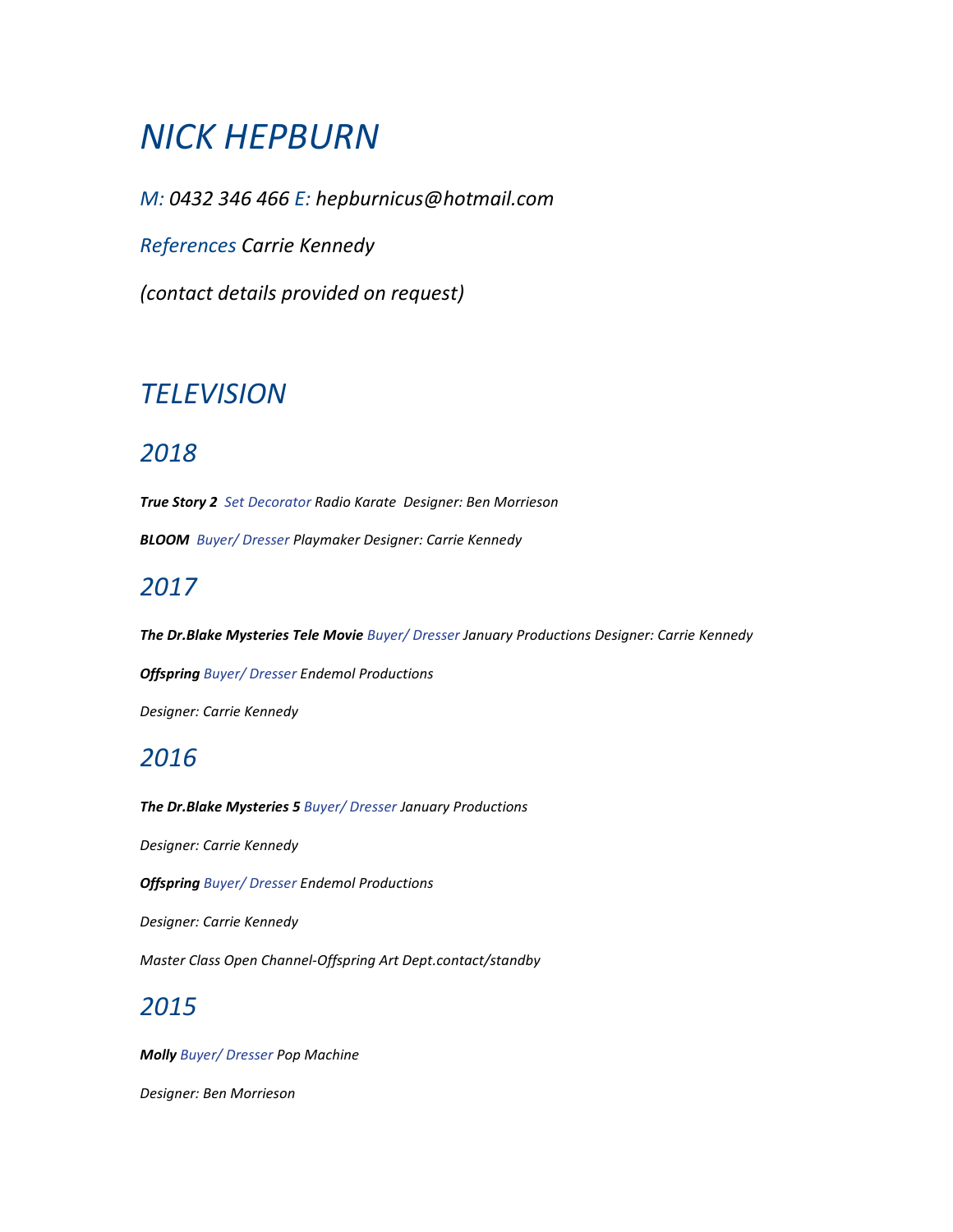The Dr.Blake Mysteries 4 Buyer/ Dresser January Productions

Designer: Carrie Kennedy

Spirit of the Game Buyer/ Dresser Designer: Adele Flere

Nowhere Boys Prop Maker

#### 2014

Oddball OnSet Dresser Designer: Carrie Kennedy & Ben Morrieson Sucker Buyer/ Dresser Guilty Productions Designer: Tel Stolfo "Secret River" Buyer/ Dresser Designer : Herbert Pinter The Doctor Blake Mysteries 3 Buyer/ Dresser January Productions Designer: Carrie Kennedy **Offspring** Signwriter and casual labour Designer. Paul Heath

### 2013

The Worst Year of my Life Again Buyer/ Dresser Worst Year Productions Designer: Tel Stolfo The Doctor Blake Mysteries 2 Buyer/ Dresser January Productions Designer: Carrie Kennedy

### 2012

The Doctor Blake Mysteries Buyer/ Dresser January Productions

Designer: Carrie Kennedy

Underbelly Squizzy Swing Gang Designer: Paddy Reardon

It's a Date Buyer/ Dresser Princess Pictures Designer Joseph Kiely

Winners and Losers Signwriter and casual labour Designer. Ben Bangay

### 2011

**LIVE FROM PLANET EARTH** Standby Props Assistant Freemantle Media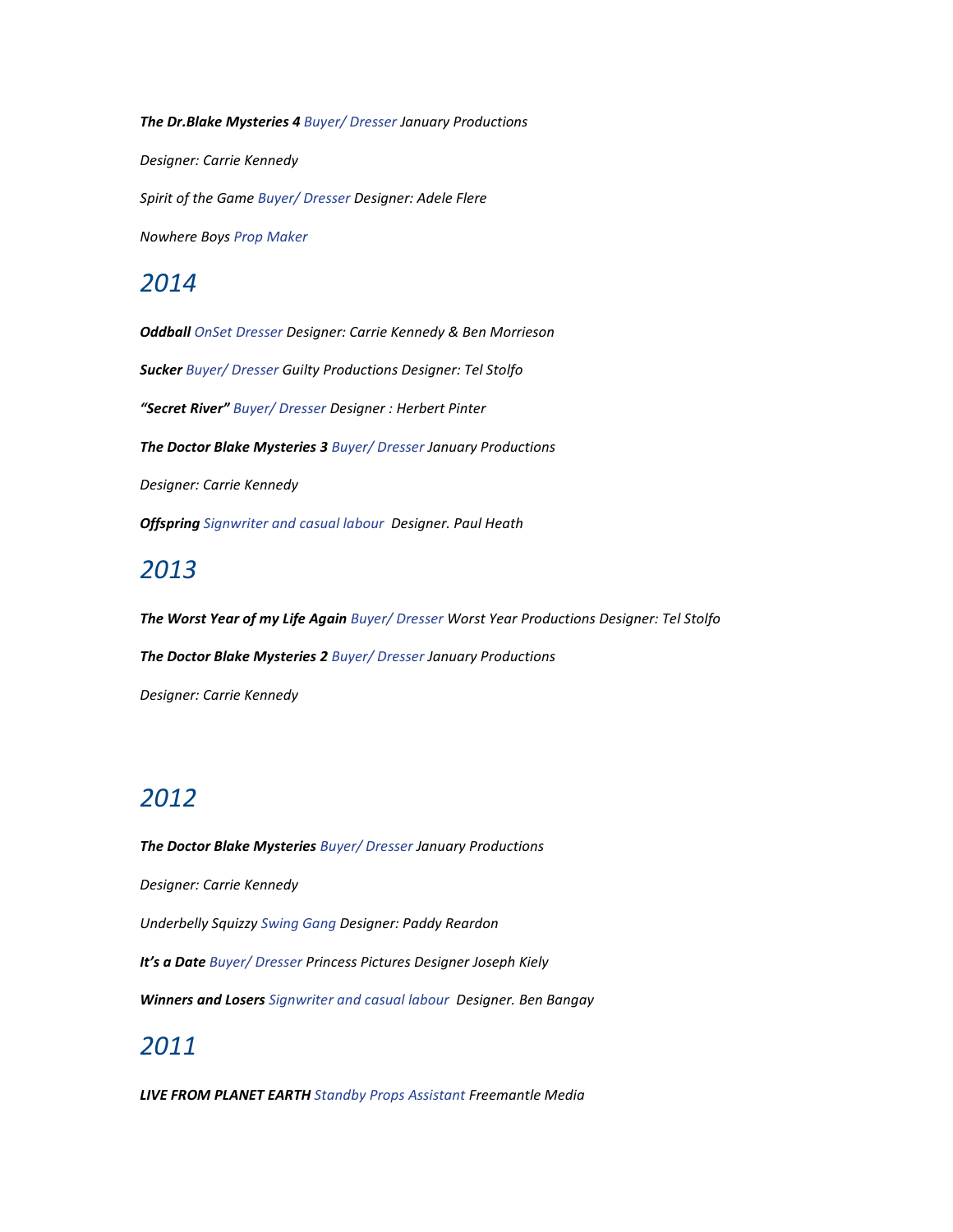RUSH 4 Assist. Dresser Southern Star Designer: Sally Shepard

Lowdown 2 Buyer/ Dresser Designer: Ben Morrieson

### 2010

RUSH 3 Art Dept Assistant Southern Star Designer: Sally Shepard

**Outlands** Dresser ABC Designer: Carrie Kennedy

#### 2009

**Bed of Roses** Standby Props Assistant

**Offspring Casual Dresser** 

#### 2008

**Bed of Roses** Standby Props Assistant

The Dirt Game Casual Dresser/Runner ABC Designer: Carrie Kennedy

**City Homicide Art Dept Casual** 

#### 2007 - 2008

"THE PACFIC" U.S Mini Series Signwriter HBO Producers: Tom Hanks, Steven Spielberg

Designer: Anthony Pratt

### 2006

**Something for Kate** Set Painter Music video

"Cigarettes & Suitcases"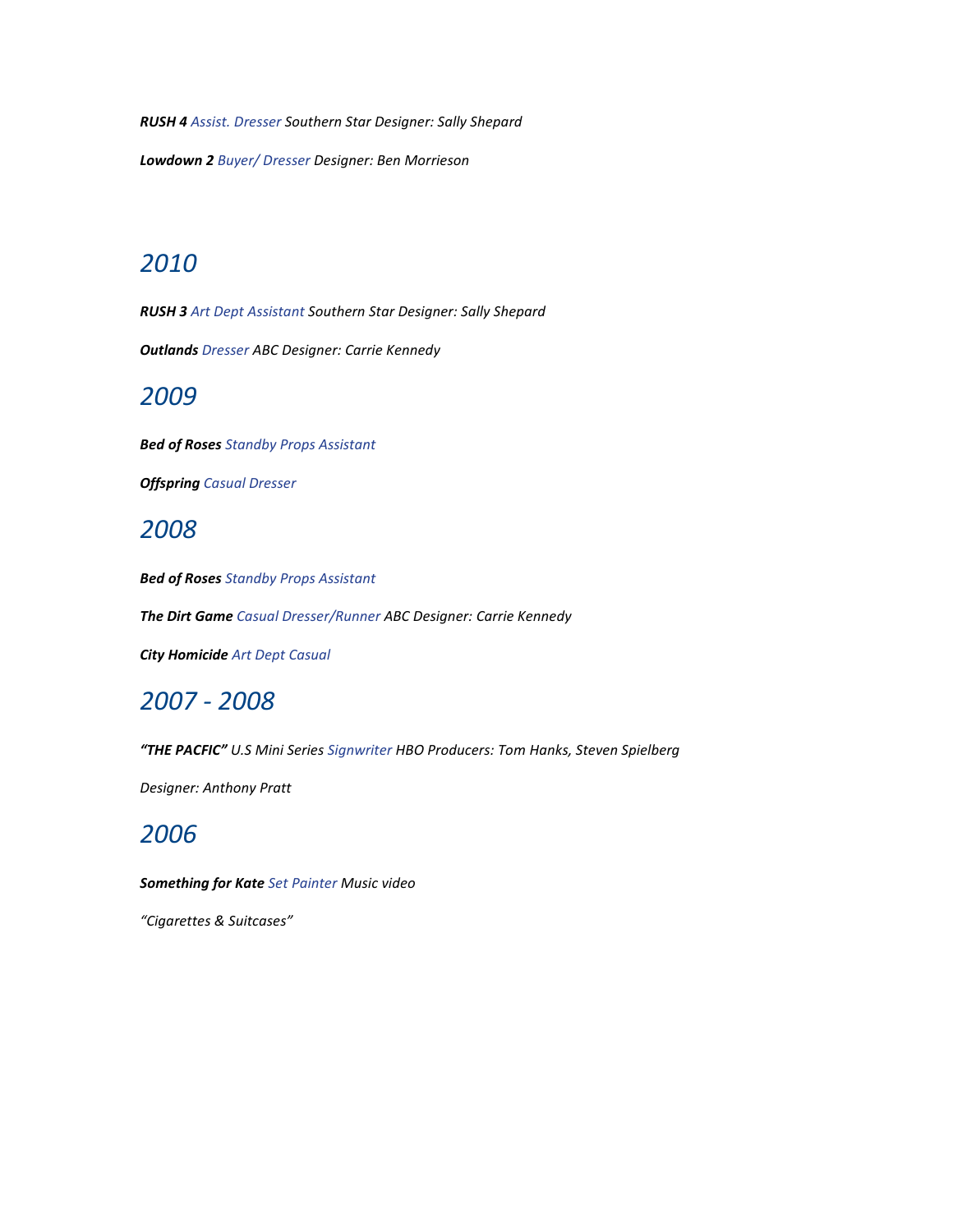## TVC

#### 2017

Bendigo Bank Art Dept. Assistant Designer.Tierney McGregor Pure Blonde Props Buyer Designer. Patrick Bennet Sweetshop Bupa Art Dept. Assistant Designer. Patrick Bennet Sweetshop

#### 2016

Paradise Covey Art Dept. Assistant Designer. Tierney McGregor Sports Bet Art Dept. Assistant

#### 2015

Jeep Art Dept. Assistant Designer. Patrick Bennet Work Safe Art Dept. Assistant Designer. Patrick Bennet Holden Storm Art Dept. Assistant Designer. Tierney McGregor Australian Unity Props Buyer Designer. Seth Aiken / Photoplay Crown Vegas Art Dept. Assistant Designer. Aphrodite Kondos / Exit Films Skoda Set Dresser Designer. Joseph Kiely /Robbers Dog Films

### 2014

NAB Art Dept. Assistant Art Dir. Lucinda Thomson

### 2012

Cottee's Props Buyer Designer. Aphrodite Kondos /Playbig Films

#### 2011

Priceline Art Dept. Assistant Designer: Francis Godbie /Working Girls Creative NBN Art Dept. Assistant Art Dir. Lucinda Thomson /exit films Bosh (viral) Art Dept. Assistant Art Dir. Mick O'Sullivan /otto films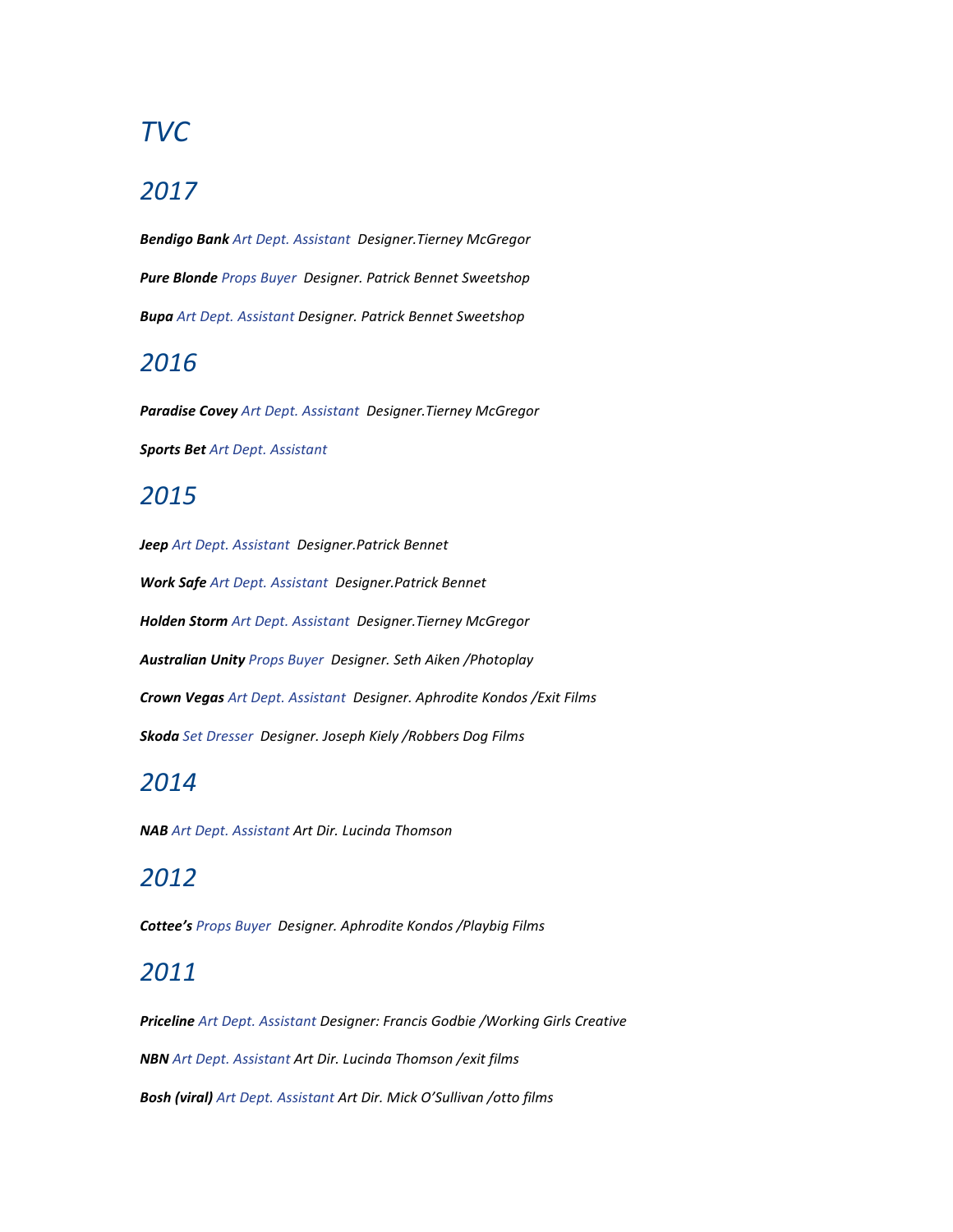Qantas Art Dept. Assistant Art Dir. Tao Weiss /

#### 2010

Carlton Draught Art Dept. Assistant Designer: Elizabeth Mary Moore / exit films West End Art Dept. Assistant Art Dir. Lucinda Thomson 2009

Tourism Victoria Art Dept. Assistant Art Dir. Lucinda Thomson / exit films Philladelphia Cheese Art Dept. Assistant Designer.. Aphrodite Kondos **Open University** Art Dept. Assistant Art Dir. Patrick Bennett

#### 2008

Drink wise Dresser Art Dir. Lucinda Thomson /exit films Melbourne Airport Buyer Art Dir. Jason Johnston /exit films RMIT Runner/Dresser Art Dir. Jason Johnston /Good Oil Films Toyota "Cats" Runner/Dresser Art Dir. Lucinda Thomson / exit films Open University Runner/Dresser Art Dir. Lucinda Thomson /Film Construction Westfield Runner/Dresser Art Dir. Lucinda Thomson/Cherub Pictures Visa Art Dept. Assistant Art Dir. Jason Johnston /Good Oil Films Honda Art Dept. Assistant Art Dir. Lucinda Thomson/The Directors Group Mission Foods Art Dept. Assistant Art Dir. Elizabeth Mary Moore/Aht Vodaphone Art Dept. Assistant Art Dir.Enzo/Radical Media AAMI Art Dept. Assistant Art Dir. Lucinda Thomson / Robbers Dog

#### 2007

Honda CRV "Dress for it" Runner/Dresser Art Dir. Lucinda Thomson/@radical media First National "Tenants from Hell" Standby Props Art Dir. Joseph Kiely /The Guild Dominos "Melbourne pizza" Runner/Dresser Art Dir. Lucinda Thomson /flyingfish Grosbys "Happy feet" Runner/Dresser Art Dir. Lucinda Thomson /exit films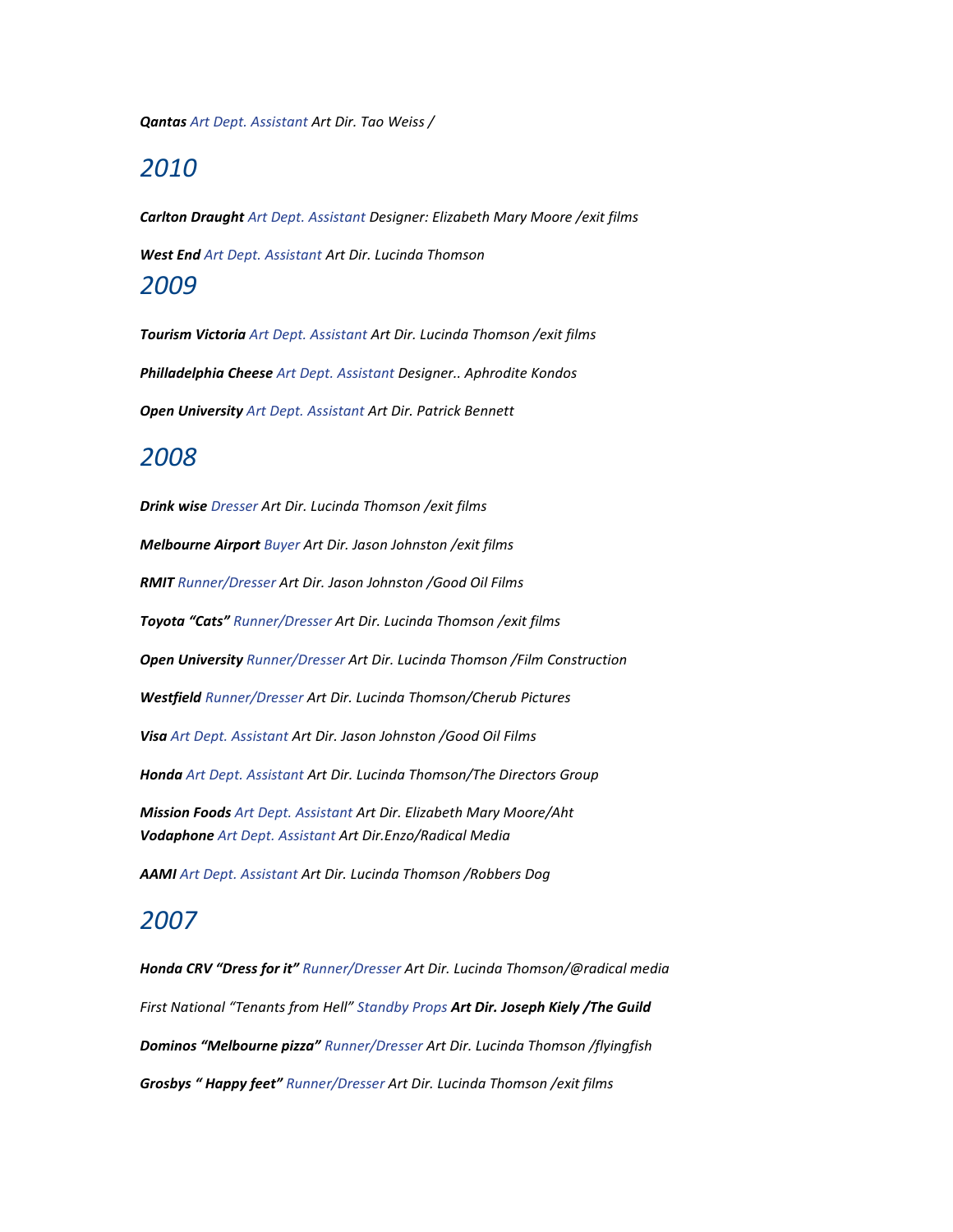Honda Euro Accord "Get lost" Runner/Dresser Art Dir. Lucinda Thomson /@radicalmedia H&R Block "Trap" Runner/Dresser Art Dir. Lucinda Thomson /@radicalmedia Herringbone Runner/Dresser Art Dir. Elizabeth Mary Moore/exit films Short Film /Advertisement Mazda "Models" Runner/Dresser Art Dir. Lucinda Thomson /@radicalmedia

Austar Runner/Dresser Art Dir. Joseph Kiely /Renegade Films

### 2005

Mc Donald's "Inner Child" Runner/Dresser Art Dir. Steven Jones -Evans/ exit films

## **FEATURES**

### 2018

Ride Like A Girl Buyer/ Dresser 100 to 1 Productions

Designer: Carrie Kennedy

### 2014

"sucker" Buyer/ Dresser

Designer: Tel Stolfo

Oddball Stand -by Dresser/ Painter

Designer: Carrie Kennedy/ Ben Morrieson

### 2009

don't Be Afraid of the Dark Art Dept Lead Swing Gang

Art Dir. Lucinda Thomson

#### 2009

I Love You Too Runner / Dresser Art Dir. Tim Lyall/Designer Jen Davis